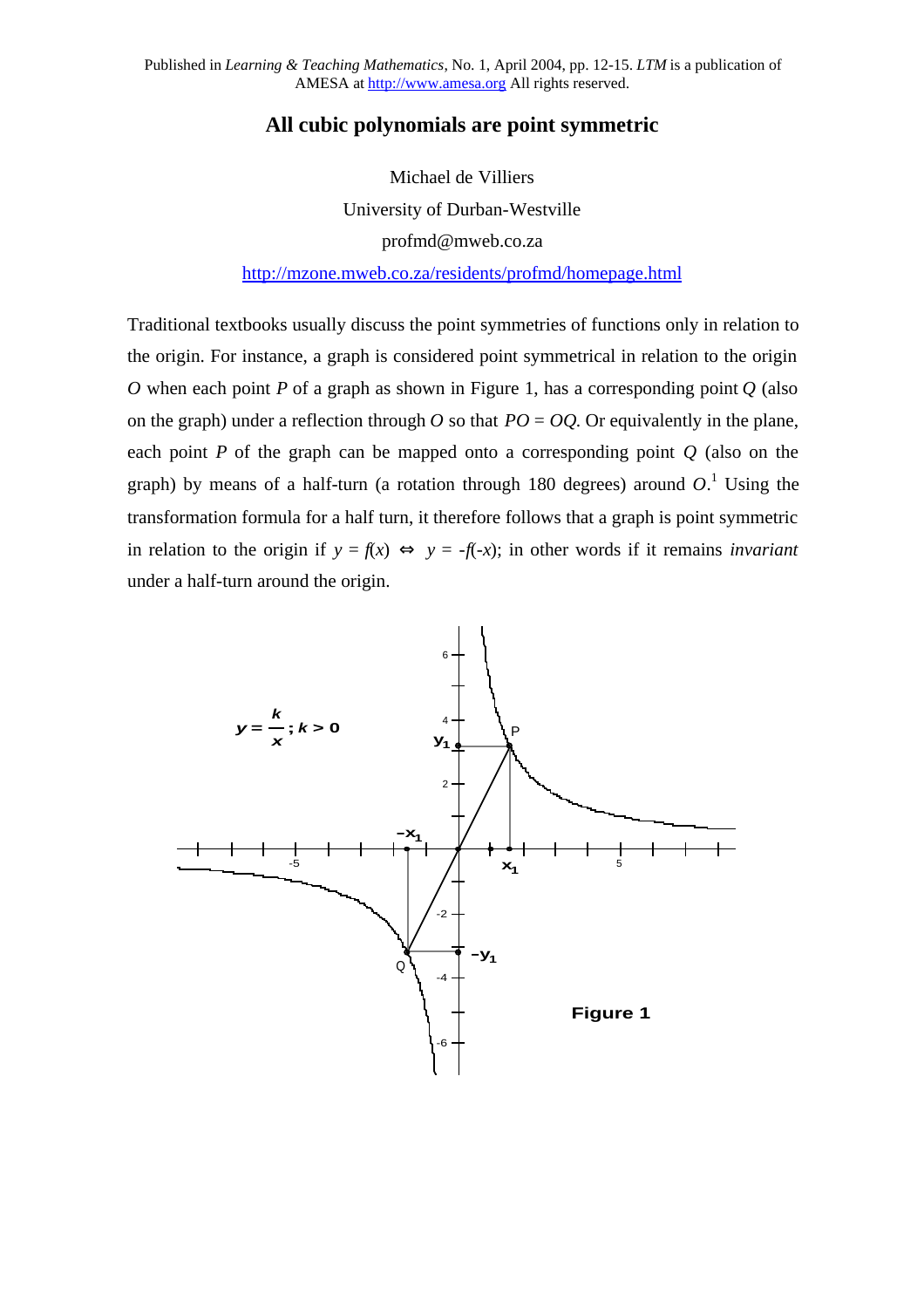Given the recommended treatment of transformation geometry in the current proposals for the new FET curriculum in South Africa, an investigation of the point symmetries of graphs can be worthwhile. In our present school syllabi, apart from the hyperbola above, other examples of functions with point symmetries at the origin are:  $y = mx$ ;  $y = \sin x$ ;  $y =$  $\tan x; y = x^2; y = x^3 + x.$ 

But what of a cubic function with a point of symmetry not at the origin? For example, if one translated  $y = x^3$  by one unit upwards it becomes  $y = x^3 + 1$ , which is clearly point symmetric around (0; 1). Similarly if one considered the translation of  $y = x<sup>3</sup>$  by one unit to the left and two units up, it becomes  $y = (x - 1)^3 + 2$ . This graph is clearly point symmetrical around (1; 2), since we can simply translate it back to the origin to obtain  $y =$  $x^3$ , which is point symmetric.



Now consider the following cubic polynomial, namely  $y = x^3 - 4x^2 - 3x + 18 = (x + 2)(x - 4)$  $3)^2$ , the graph of which is shown in Figure 2. Intuitively one may visualise a point of symmetry approximately between  $x = 1$  and  $x = 2$ . But how could one find this point of symmetry exactly if it existed, and prove that it was one?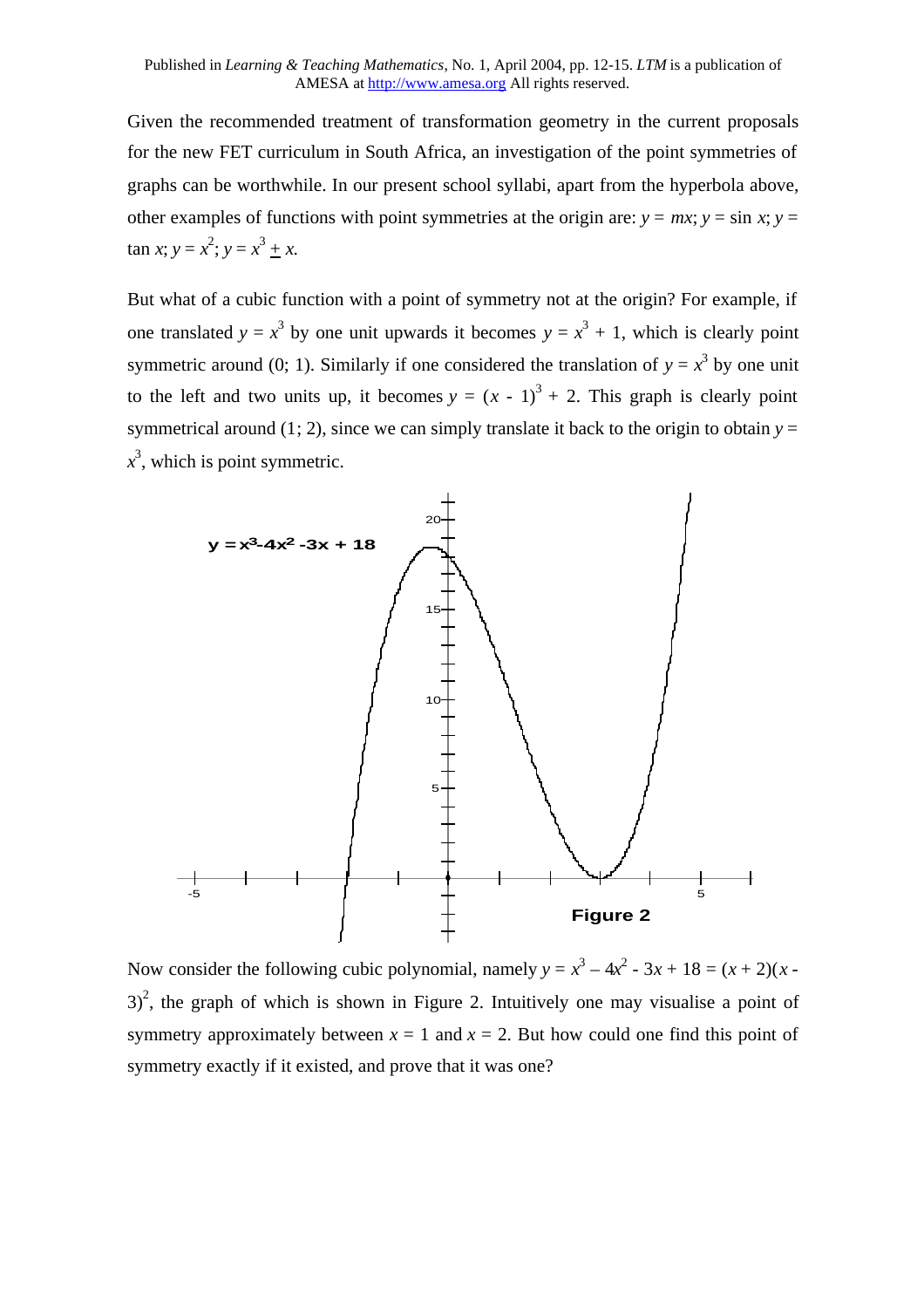Let us firstly look at the gradient of the function. If we move from left to right on the curve, we can see that the gradient starts from a large positive value, decreases to zero, becomes negative and reaches a maximum negative value before starting to increase again to become zero and large positive again. By roughly drawing the derivative *dy dx* =  $3x^2$  -  $8x$  - 3 on the same axis, it seems obvious that the point of symmetry must be on the axis of symmetry of the derivative, i.e. at the point of inflection of the cubic. The substitution of this value of the derivative, namely,  $x =$ 4 3 into the original function gives us the hypothesised point of symmetry, namely,  $(\frac{4}{3})$ 3 , 250 27 ). To prove that this is indeed a point of symmetry we now only need to translate the function to the origin and to test for point symmetry around the origin. For example, the transformed equation using the standard formula for a translation is:  $250$ 

$$
y = (x + \frac{4}{3} + 2)(x + \frac{4}{3} - 3)^2 - \frac{250}{27}
$$

Which simplifies to:

$$
y = x^3 - \frac{25}{3}x
$$

However, this equation is clearly equivalent to

$$
y = -((-x)^3 - \frac{25}{3}(-x))
$$

and therefore completes the proof that the point  $(\frac{4}{3})$ 3 , 250 27 ) is a point of symmetry of the original function.

To make sense of this proof, some learners may perhaps have to be reminded that a translation is an isometric transformation, which means that it preserves congruency, and that the graph of the transformed function is therefore geometrically congruent to the original graph, and all symmetrical properties are therefore preserved.

It is now left to the reader to consider the function  $y = x^3 - x^2$  and show that it has a point of symmetry at its inflection point  $\left(\frac{1}{2}\right)$ 3  $\frac{-2}{25}$ 27 ). After learners have investigated a few of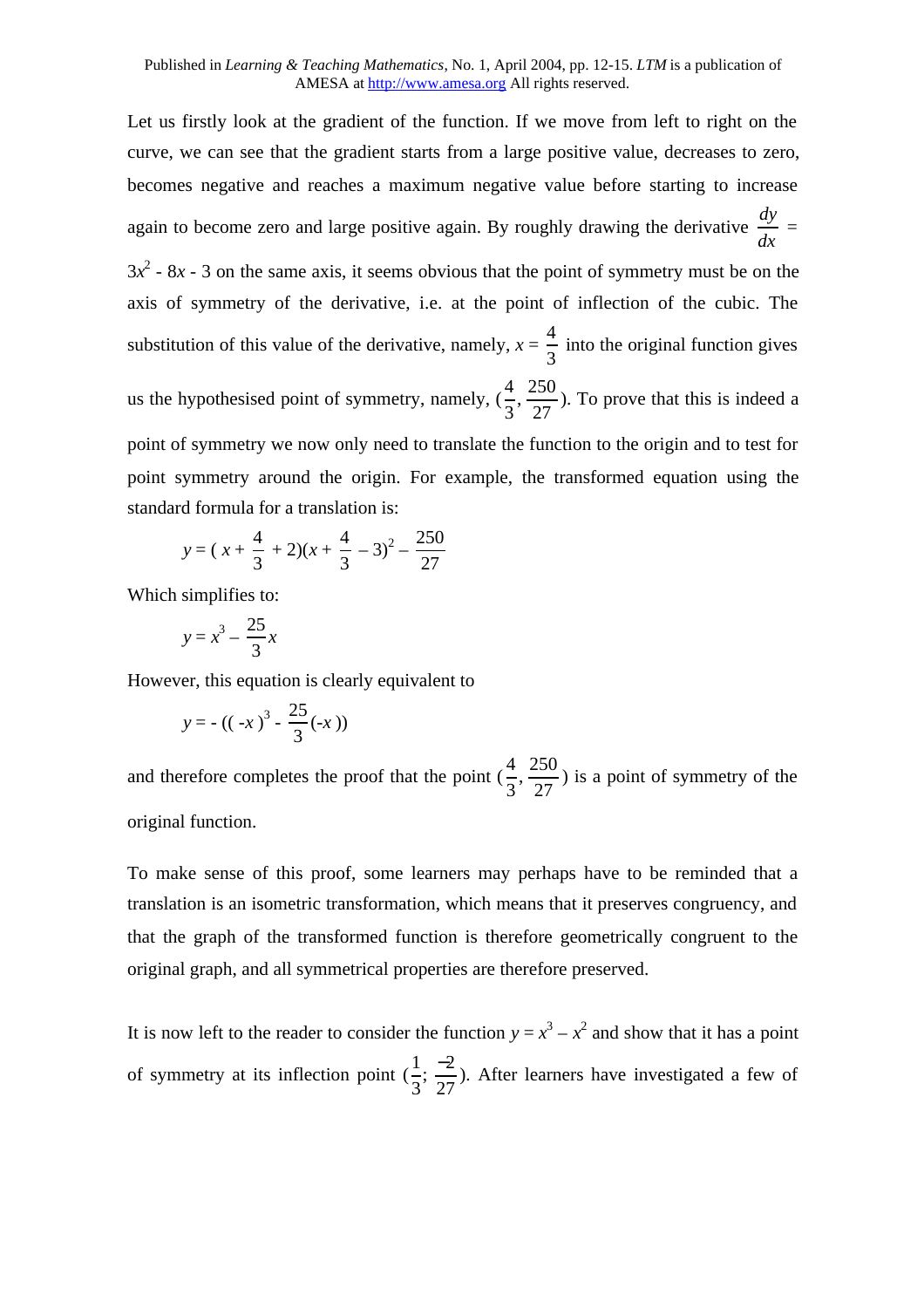more cubic functions, it is likely that some may conjecture that all cubic polynomials are point symmetric. With some guidance, learners ought to be able to come up with a general proof more or less as follows.

## **Proof**

Consider a general cubic polynomial  $y = ax^3 + bx^2 + cx + d$ 

Thus, 
$$
\frac{dy}{dx} = 3ax^2 + 2bx + c
$$

The *x* co-ordinate of the inflection point lies on the axis of symmetry the derivative and is therefore given by  $x_{sim} = \frac{-b}{2a}$ 3*a* . Through substitution we can also easily determine the

corresponding *y* – value, for example:

$$
y_{\text{sim}} = -\frac{b^3}{27a^2} + \frac{b^3}{9a^2} - \frac{bc}{3a} + d
$$

$$
= \frac{2b^3}{27a^2} - \frac{bc}{3a} + d
$$

Consider now the translation of the function  $y = f(x + x_{sim}) - y_{sim}$  so that the inflection point coincides with the origin:

$$
y = a\left(x - \frac{b}{3a}\right)^3 + b\left(x - \frac{b}{3a}\right)^2 + c\left(x - \frac{b}{3a}\right) + d - y_{sim}
$$

After simplification this gives :

$$
y = ax^3 + \left(c - \frac{b^2}{3a}\right)x \qquad \qquad \dots (1)
$$

which is clearly point symmetric around  $(0, 0)$ , since

$$
y = -\left[a(-x)^3 + \left(c - \frac{b^2}{3a}\right)(-x)\right]
$$

remains equivalent to the transformed equation (1). This then completes the proof of the conjecture.

In my view, an exploration of the point symmetry of cubic polynomials using graphing software such as *Sketchpad* provides a very nice setting for an active investigation by secondary school learners. A zipped Sketchpad sketch that might be useful can be downloaded directly from <http://mzone.mweb.co.za/residents/profmd/cubic.zip>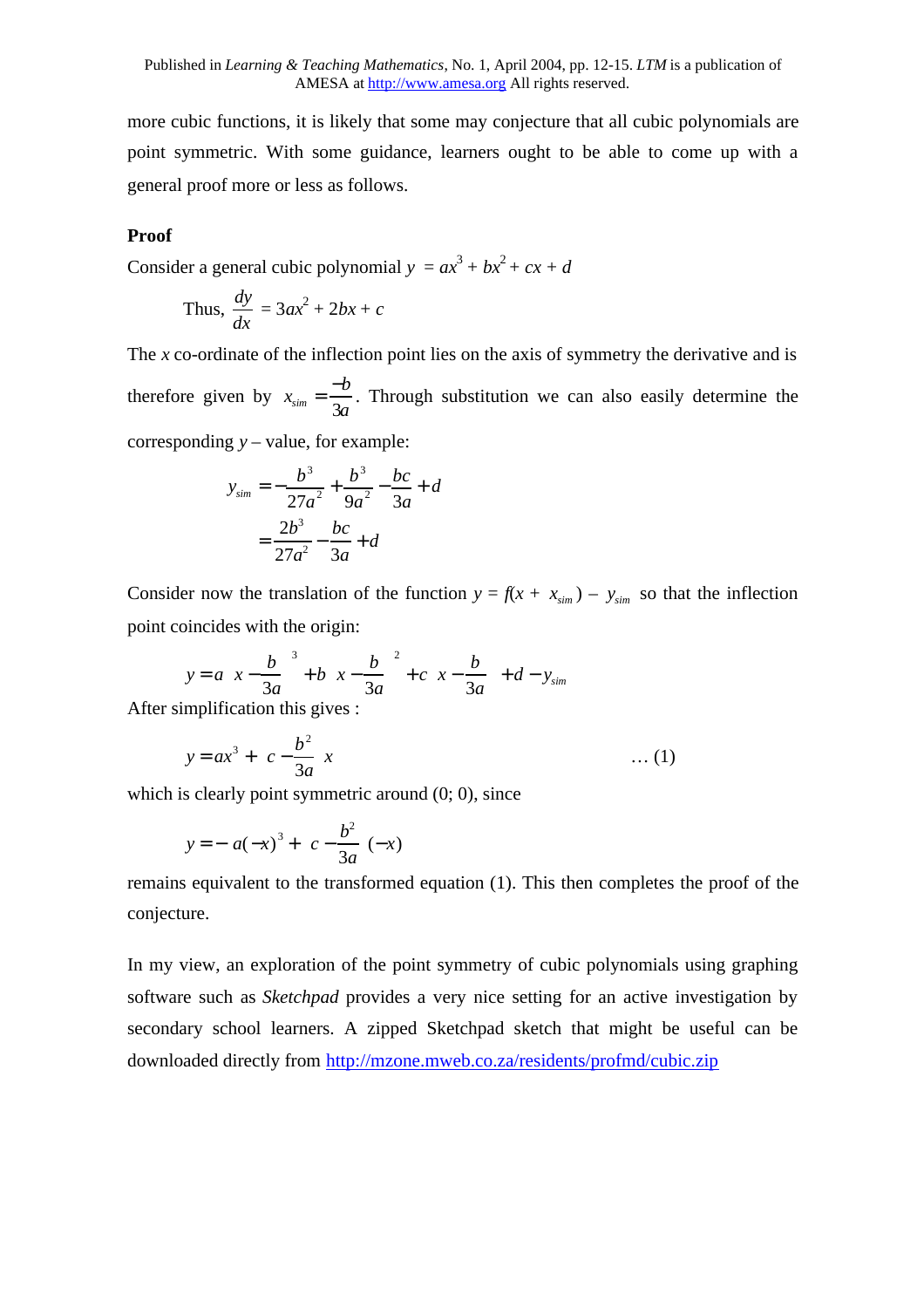Such an investigation could provide learners with the opportunity to formulate a conjecture on their own and create a need for them to attempt to prove it themselves. Furthermore, besides bringing some nice geometric ideas to algebra, it also shows a somewhat different application of differentiation, and that not only the roots, but the turning points of the derivative, may give us useful information.

As a possible project for a mathematical investigation, more ambitious learners at the Additional Mathematics level may also be encouraged to investigate the general relationship between symmetric functions and their derivatives (e.g. see De Villiers, 1991). Or alternatively perhaps to derive formulae for the axes and points of symmetry of the general conics  $px^2 + 2qxy + ry^2 + 2sx + 2ty + u = 0$  (e.g. see De Villiers, 1993). Another interesting property of cubic polynomials is that of "*affine equivalence*" and a companion article about this can be downloaded directly from:

<http://mysite.mweb.co.za/residents/profmd/cubeaffine.pdf>



**Figure 3**